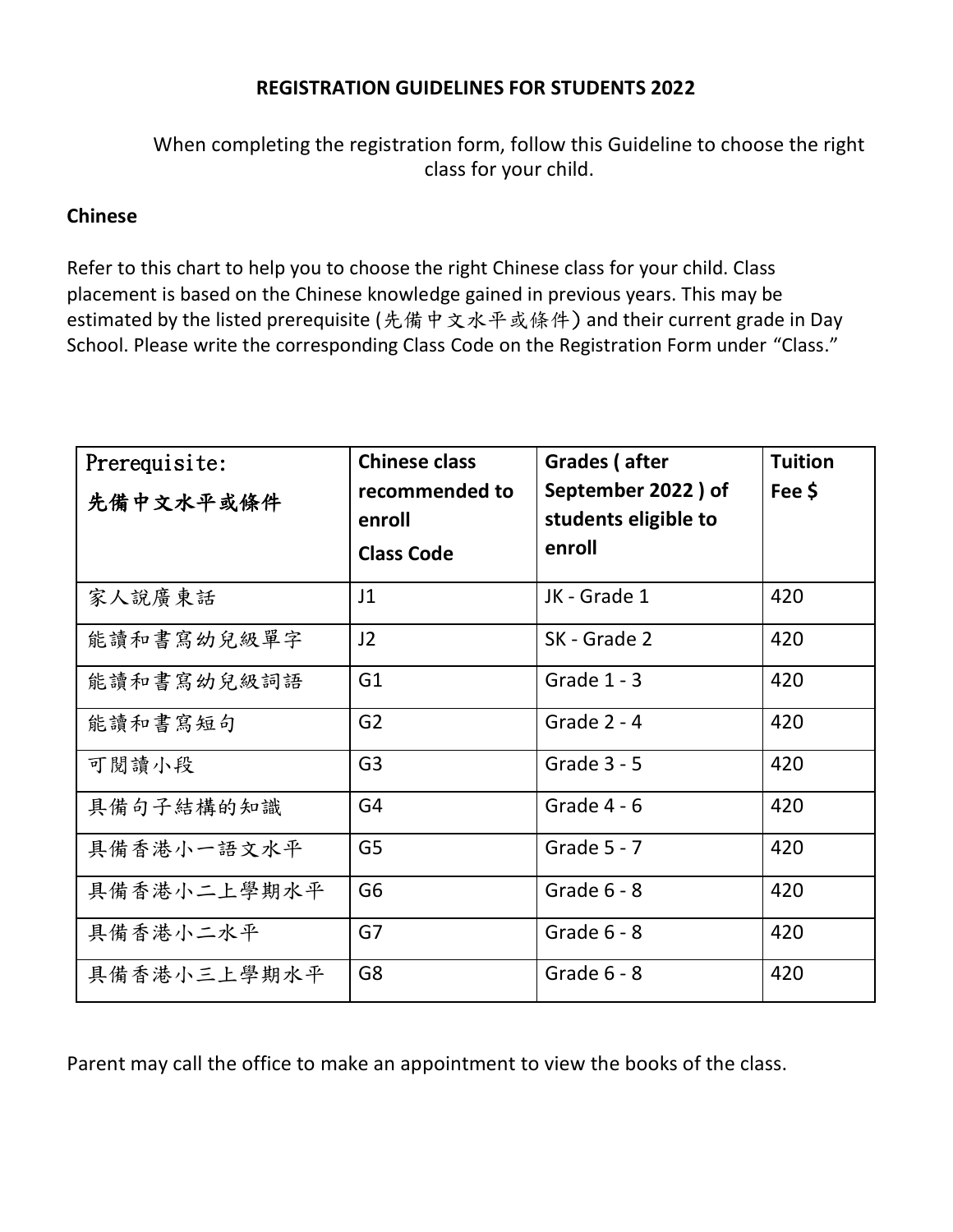**Math**

Refer to this chart to help you to choose the Math class suitable for your child. The Math class is recommended according to the previous knowledge and skills that the student has achieved.

Please write the corresponding Class Code on the Registration Form under "Class." (Note: Once a completed registration form is submitted, there will be a Placement Review to finalize the most suitable class for the student.)

| Prerequisite: Student has acquired the following<br>knowledge and can do the following calculation before<br>September 2022.                                                                                                                      | <b>Math class</b><br>recommended<br>to enroll<br><b>Class Code</b> | Grades (after<br>September 2022)<br>of students<br>eligible to enroll | <b>Tuition</b><br>Fee \$ |
|---------------------------------------------------------------------------------------------------------------------------------------------------------------------------------------------------------------------------------------------------|--------------------------------------------------------------------|-----------------------------------------------------------------------|--------------------------|
|                                                                                                                                                                                                                                                   | L1                                                                 | JK                                                                    | 470                      |
| Counting 1-20, Writing numbers                                                                                                                                                                                                                    | L2                                                                 | SK, Grade 1                                                           | 470                      |
| Counting 1-100, Writing numbers, Addition and subtraction<br>within 10                                                                                                                                                                            | L3                                                                 | Grade $1 - 3$                                                         | 470                      |
| Addition and Subtraction of two-digit numbers, carrying in<br>addition, Word problems, Calculating by heart                                                                                                                                       | L4                                                                 | Grade $2 - 4$                                                         | 470                      |
| Addition and Subtraction of three-digit numbers, Borrowing<br>in subtraction, Multiplication and Division                                                                                                                                         | L <sub>5</sub>                                                     | <b>Grade 3 - 5</b>                                                    | 470                      |
| Mixed operation of $+, -$ , $\times$ , $\div$ of four-digit numbers, Common<br>Multiples, Common Factors, Removing brackets, Simple<br>fractions                                                                                                  | L6                                                                 | Grade $4 - 6$                                                         | 470                      |
| L.C.M., G.C.F., Fraction +, - with same denominators and<br>different denominators, Decimals +, -, $\times$ , $\div$                                                                                                                              | L7                                                                 | Grade $5 - 7$                                                         | 470                      |
| Fraction $x$ , $\div$ , Decimal $x$ , $\div$ , % introduction and word<br>problems, Area and Volume                                                                                                                                               | L8                                                                 | Grade $6 - 8$                                                         | 470                      |
| Word problems in L.C.M., %, Discount, Tax, Positive and<br>Negative Numbers, Introduction to Algebra, Solving Simple<br>Equations, Area and Circumference of circles                                                                              | L9                                                                 | Grade 7 - 9                                                           | 510                      |
| Algebra (Directed numbers, Algebraic Expressions, Equations<br>with one unknown, Problem solving using equations),<br>Geometry (Similar and Congruent Triangles, Angles & parallel<br>lines), Coordinate Geometry (Ordered Pairs, Distance, Area) | L <sub>10</sub>                                                    | Grade 8 - 10                                                          | 540                      |
| Polynomials, Equations and Identities, Pythagoras' Theorem,<br><b>Trigonometric Ratios and Relations</b>                                                                                                                                          | L11                                                                | Grade 9 - 10                                                          | 540                      |
| Agape Level 11 curriculum                                                                                                                                                                                                                         | L12                                                                | Grade 10 - 11                                                         | 570                      |
| Ontario Grade 10 Curriculum                                                                                                                                                                                                                       | G11                                                                | Grade 11                                                              | 610                      |
| <b>Ontario Grade 11 Functions Curriculum</b>                                                                                                                                                                                                      | G12 AFn                                                            | Grade 11, 12                                                          | 660                      |
| Ontario Grade 12 Adv. Functions Curriculum                                                                                                                                                                                                        | G12 CaV                                                            | Grade 11, 12                                                          | 680                      |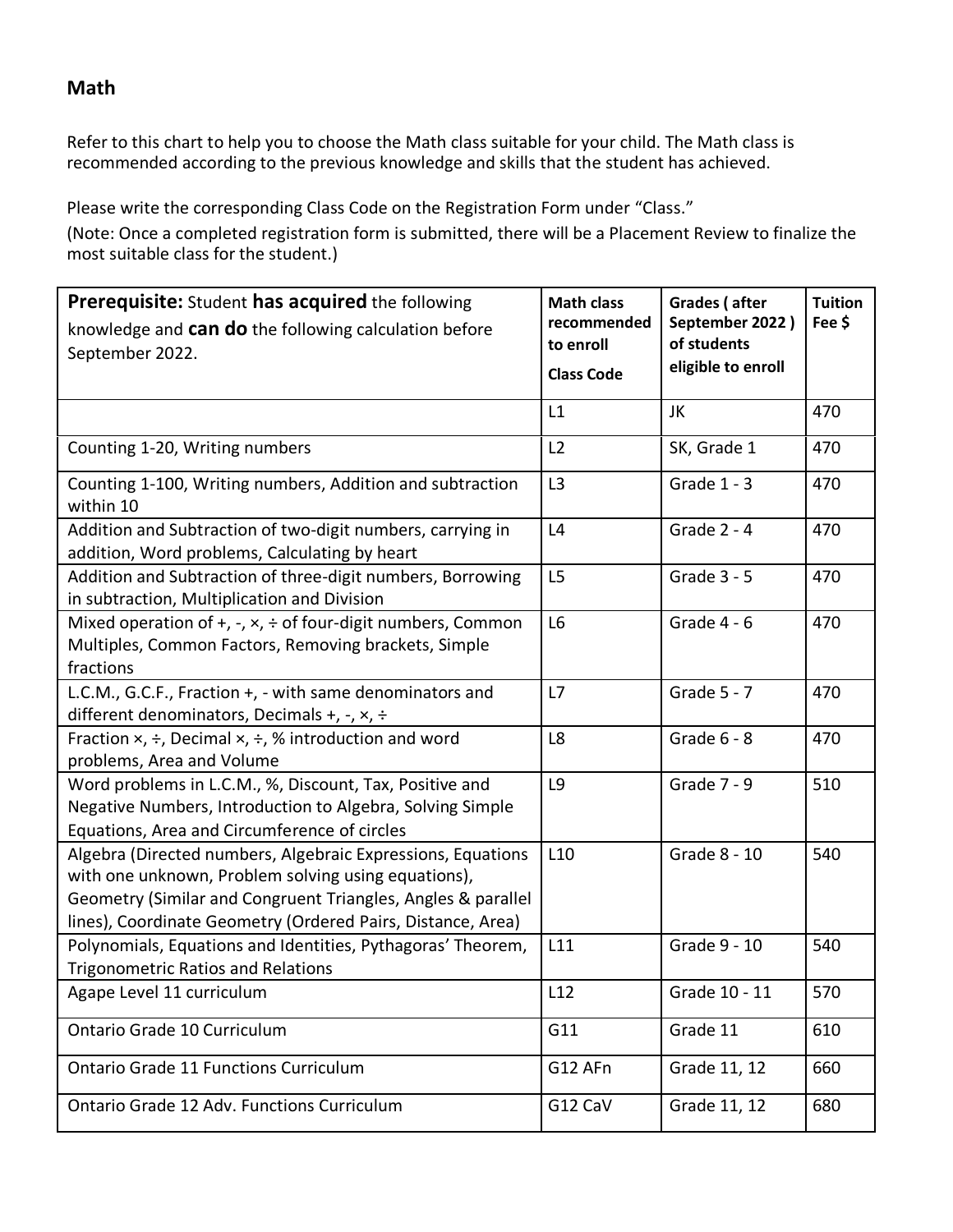## **English**

Refer to this chart to help you to choose the right English class for your child. Class placement is based on the student's grade and language abilities. When there are two classes to choose from for the same grade, choose the LESS advanced class if the student has NOT studied English Grammar classes in previous years, to ensure that the student will not find it too difficult and lose interest.

Please write the corresponding Class Code on the Registration Form under "Class."

| Student's Grade<br>after September | English class recommended | <b>Class Code</b> | Tuition<br>Fee \$ |
|------------------------------------|---------------------------|-------------------|-------------------|
| 2022                               |                           |                   |                   |
| Grade 1                            | EL (Elementary Level)     | EL1               | 490               |
| Grade 2, 3                         | EL (Elementary Level)     | EL <sub>2</sub>   | 490               |
| Grade 3, 4                         | IL1 (Intermediate Level)  | IL1               | 490               |
| Grade 4, 5                         | IL2 (Intermediate Level)  | IL2               | 490               |
| Grade 5, 6                         | AL1 (Advanced Level)      | AL1               | 510               |
| Grade 6, 7                         | AL2 (Advanced Level)      | AL <sub>2</sub>   | 510               |
| Grade $5 - 8$                      | <b>Public Speaking</b>    | <b>PS</b>         | 510               |
| Grade 7, 8                         | <b>Writing Skill</b>      | <b>WS</b>         | 530               |
| Grade 9 and up                     | <b>Essay Writing</b>      | EW                | 560               |